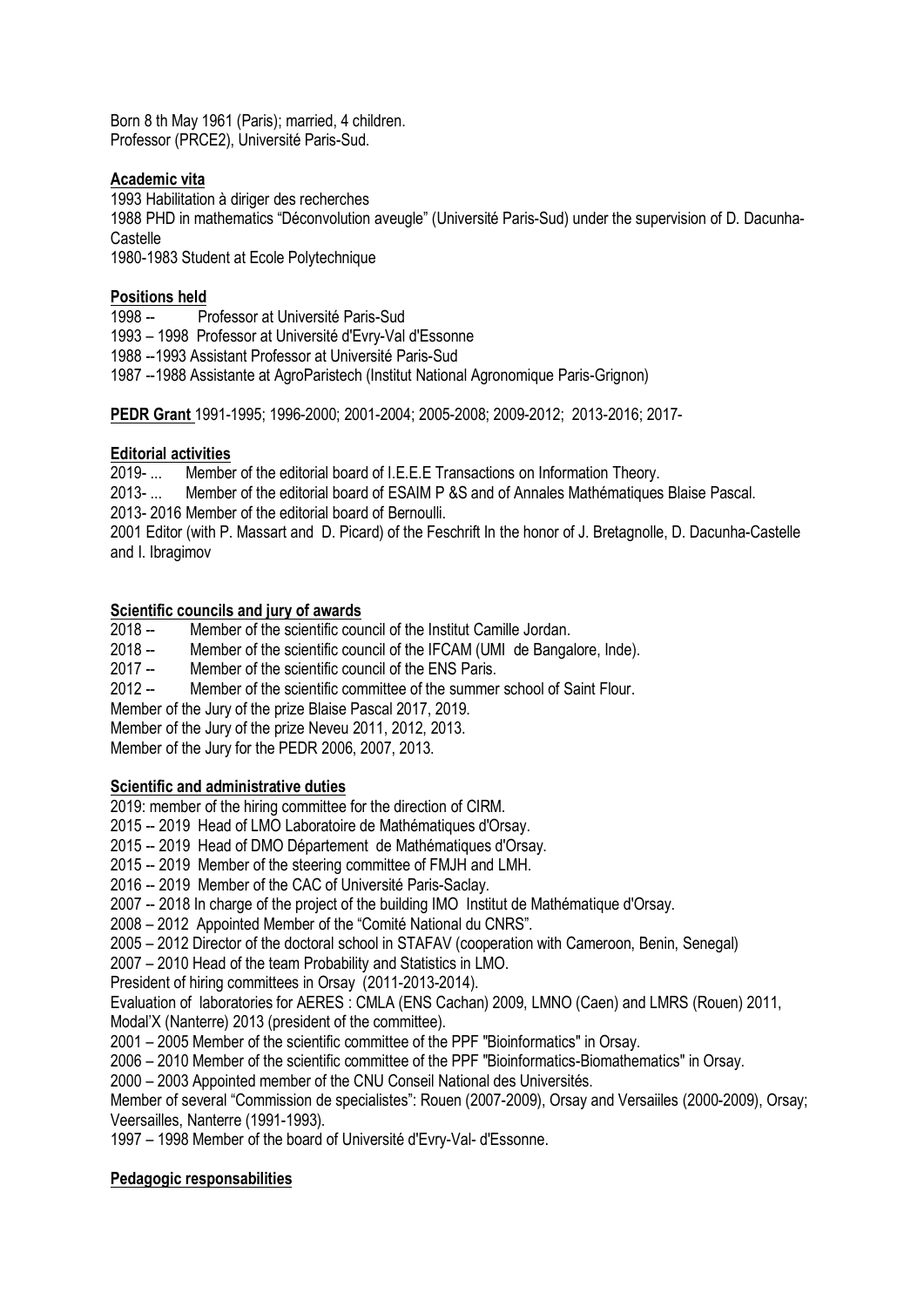2007 – 2015 In charge (together with J.-F. Le Gall) of the speciality Probability and Statistics in the Master of **Mathematics** 

- 1999 2007 In charge of the DESS (then Master) "Ingéniérie Mathématique (Orsay).
- 2002 -- 2005 In charge of the "Licence Bioinformatique-Biostatistiques". (Orsay).
- 1993 -- 1998 In charge of DEUG MASS (Université d'Evry-Val d'Essonne).

#### **PHD students**

2015 -- 2019 Augustin Touron (CIFRE contract with EDF)

2015 -- 2018 Luc Lehéricy, CNRS Resarcher, Nice

2014 – 2018 Mor Absa Loum (Cotutelle with Saint-Louis, Senegal; co-advisor A. Diop); postdoc in Montréal (Québec)

- 2013 -- 2016 Anna Bonnet, Assistant Professor Sorbonne Université.
- 2012 -- 2016 Elodie Vernet, Assistant Professor Ecole Polytechnique.
- 2009 -- 2012 Thierry Dumont (CIFRE contract with ID Services), Assistant Professor Nanterre.
- 2007 -- 2010 Dominique Bontemps, Assistant Professor Université Paul Sabatier (Toulouse).

2007 -- 2010 Wilson Toussile (cotutelle with Yaounde I, Cameroon), Assistant Professor Yaounde (on leave, Paris-Sud epidemiology).

- 2005 -- 2010 Guy Mahiane (cotutelle with Yaounde I Cameroon)
- 2005 -- 2009 Benoit Landelle (CIFRE contract with Thales) Teacher in "classe préparatoire".
- 2003 -- 2007 Ana Arribas Gil, Assistant Professor Université Carlos III (Madrid).
- 2003 2006 Ismael Castillo, Professor in Sorbonne Université; member of the IUF.
- 2003 2006 Aurélien Garivier, Professor at ENS Lyon.
- 2001 2004 Céline Lévy-Leduc (CIFRE contract with Thales), Professor at AgroParisTech.
- 1999 2002 Antoine Chambaz (CIFRE contract with CNET), Professor in Paris 5
- 1998 -- 2001 Catherine Matias, CNRS research director in Sorbonne Université; deputy director of INSMI.
- 1996 -- 1999 Christine Kéribin, Assistant Professor, Orsay
- 1993 -- 1997 Emmanuelle Gautherat, Assistant Professor, Reims.

#### **Postdoc**

2019 Kweku Abraham

## **Organization of workshops and conferences**

Organization of the conference MHC2020, Orsay, June 2020.

Member of the scientific committee of the workshop "Chains and Systems with Interactions of Variable Range Jorma's Razor 2'', Sao Paulo (Brésil), July 2011

Member of the scientific committee of the seminar RASMA, Saint Louis (Sénégal), January 2010

President of the scientific committee of "journées MAS", Bordeaux, 2010

Member of the scientific committee of "journées MAS", Rennes, 2008

Member of the scientific committee of the seminar RASMA, Franceville (Gabon), January 2008

Member of the scientific committee of "école CIMPA" Yaounde (Cameroon) 2007

Member of the scientific committee of "journées MAS", Lille, 2006

Organization (with P. Massart and D. Picard) of the conference in honor of Jean Bretagnolle, Didier Dacunha-Castelle and Ildar Ibragimov, Orsay, June 2001.

#### **Invited conferences and lectures**

Invited lecturer in CIRM, 2021 Invited lecturer in Banff, 2021 Plenary talk MBC2, Catania, September 2020 Workshop Mathematical and Statistical Challenges in Uncertainty Quantification, Cambridge, UK, July 2020 Workshop MiMo Rouen, March 2020 Diffusion talk Mathematic Park, November 2019 Diffusion talk Electric Days, June 2019 Invitation in Leiden, June 2019 Invitation in Oxford, May 2019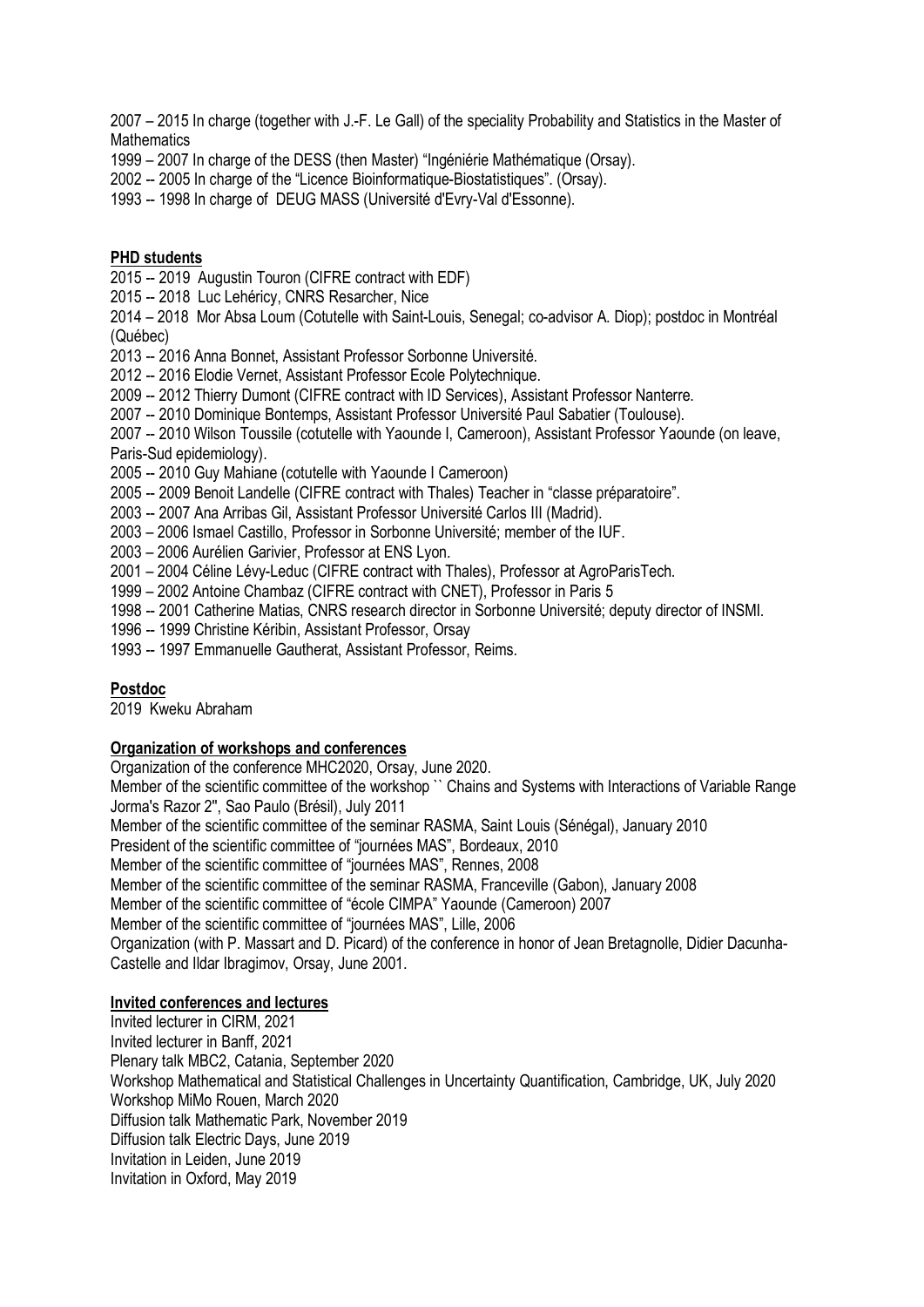Invited talk Quimper, June 2019 Invited talk ENS Lyon, May 2019 Invited talk in the session "clustering for time-dependent data", MBC2, Catania, September 2018. Organization of a session for the conference "Advances in Finite Mixture and Other Non-regular Models", Guangxi (Chine), august 2018. Invited lecture at the conference in celebration of Imre Csiszar's 80<sup>th</sup> birthday, Budapest, june 2018. Seminar at WIAS (Berlin), January 2018. Invited lecture at the conference in honor of Jean-Marc Azais, july 2017. Invited talk at the workshop "Statistical Foundations of Uncertainty Quantification for Inverse Problems", Cambridge, june 2017 Van Dantzig Seminar (Leiden) June 2017. Presentation at ITA, February 2017. Invited lecture at the conference Shannon, IHP (Paris), october 2016. Invited talk at ISBA 2016, Sardania, june 2016. Plenary lecture at the conference "journées de la SFDS", Montpellier, June 2016. Invitation (without talk) to the workshop "Computationally and Statistically Efficient Inference for Complex Largescale Data", Oberwolfach, 6-12 mars 2016. Invited paper at ERCIM WG on Computational and Methodological Statistics 2015. Invited paper at JSM (Joint Statistical Meeting) 2015. Invited talk at ITA, February 2015. Seminar at ETH Zurich, may 2014. Workshop of the ANR grant Bandhit, September 2013. Seminar in Montreal (Québec), January 2013. Presentation and paper at AofA, Montreal, June 2012. Invited lecture at the workshop "Statistics and modeling for complex data", Marne La Vallée, June 2011. Colloquium at Paris 5, 2010. Invited Communication at IFCS, Dresde, March 2009. Invited lecture at GFKI, Hamburg, July 2008. Invited lecture at the workshop on Mixture models and their applications, Pau, June 2008. Invited lecture at "Congrès franco-canadien", Montreal, June 2008. Invited lecture at the workshop "Multimodality and related topics", Nanterre Paris 10, March 2008. Invited lecture at the workshop "Statistique sur les Modèles à Données Manquantes", Marne La Vallée, January 2005. Invited session at " journées MAS", Nancy, September 2004. Plenary lecture at "journées MAS", Grenoble, September 2002. Invited lecture at the workshop "Pollution" at l'IHP (Paris), December 2001. Invited talk at CLAPEM, Cuba, November 2001. Invited lecture at the workshop "Statistique des problèmes inverses",IHP (Paris), May 2001. Invited talk at the workshop "Analyse des séries temporelles et applications", Luminy, CIRM, April 2001. Invited talk at the workshop "On statistical mixtures and latent structure modelling", Edinburg, March 2001. Organization of a session at "journ\'ees MAS", Rennes, september 2000. Invited talk at the workshop "Autour des grandes et moyennes déviations", Amiens, November 1998. Plenary lecture at "congrès franco-belge de Statistiques", Louvain, November 1997. Special invited lecture at Bernoulli conference, Vienna, august 1996. Invited lecture at the workshop "Information Theory and Statistics", Haifa, June 1996. Invited talk at the workshop "On higher order statistics", Aiguablava, June 1995. Organization of a session at ASSU's conference, Neuchatel, 1994. Invited talk in a session at the conference ICIAM 91, Washington DC (USA), 1991. **Other scientific activities** I take my part of the usual scientific duties for the mathematics community: referee reports on papers; on PHDs,

on "Habilitations à diriger des recherches"; evaluations for grants;

I organize working groups.

I was in the committee of the colloquium in Orsay in 2013 – 2014.

I am or have been member of several ANR grants (Banhdit 2010-2014, TopData 2013-2017, Absint 2018 -- )